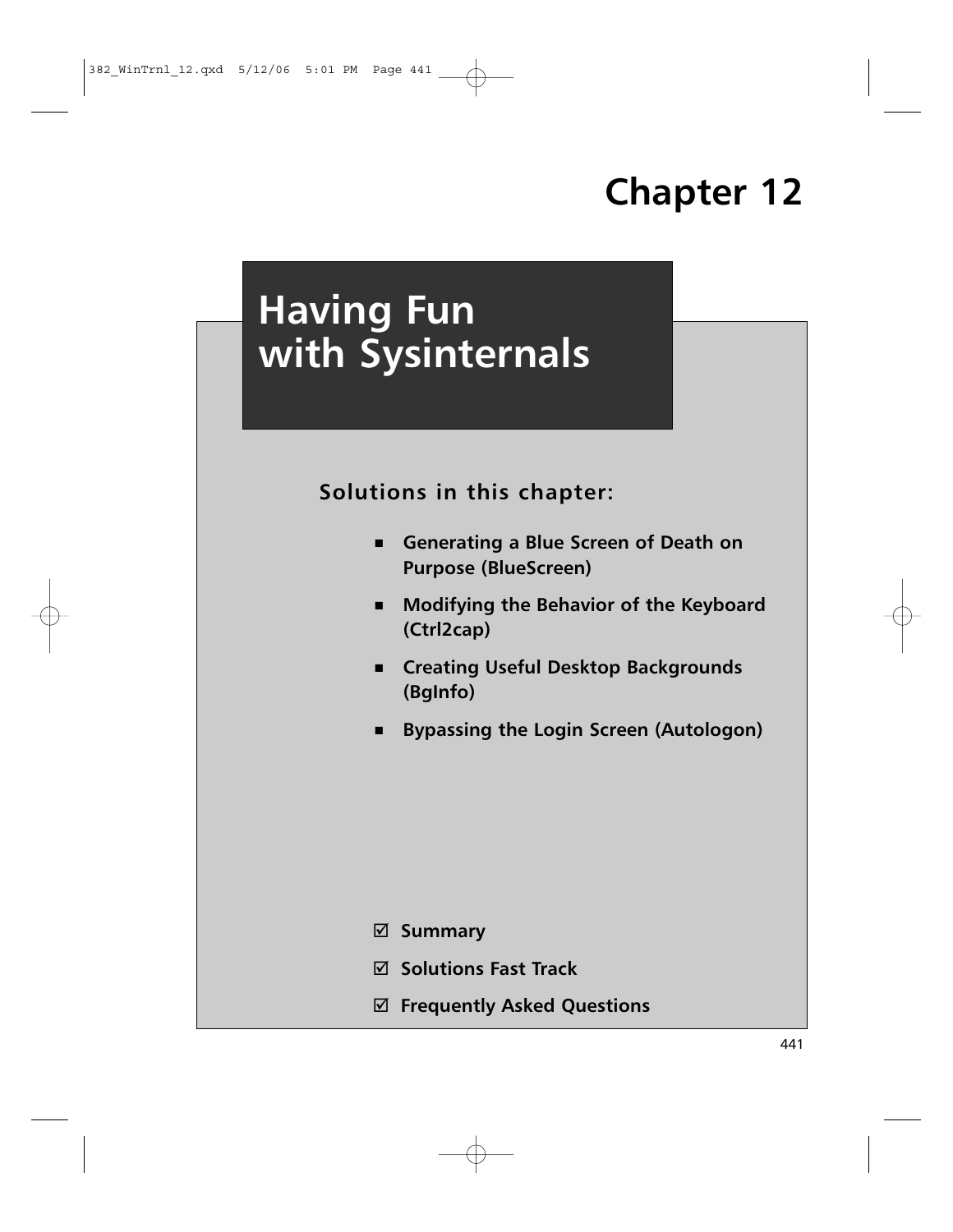## **Introduction**

This book has dealt with the mundane and pedestrian duties of an administrator, or a programmer acting as an administrator—until now. It is about time we used some of the available tools for "fun and profit," with an emphasis on "fun."The Winternals group has created software that not only makes our administrative tasks easier, but also entertains us.

In this chapter, we will learn about a screensaver with a "perverted" twist to it. We also will find out how to modify the behavior of our keyboards to suit the needs of older users, create an informative desktop background, and finally, bypass the pesky login screen.

## **Generating a Blue Screen of Death on Purpose (BlueScreen)**

The Blue Screen of Death, or BSOD, is one of the most dreaded things that a computer user or administrator can see. Due to various resource conflicts, unstable drivers or dynamic link library (DLL) files, and other system issues, a system crash was once more a probability than a possibility and it always seemed to occur just in time to wipe out hours of work you had not yet saved.

If you look at it from a different point of view, though, the BSOD is a good thing. If the system crashed and just rebooted for no apparent reason, that would be bad. However, Microsoft had the forethought to design the system to display pertinent information about the system crash against a blue background, while dumping the contents of the memory to a file to allow more forensic investigation into the cause of the crash. It is the BSOD that helps the administrator collect the information necessary to get the machine running stable again.

Thanks to the BlueScreen screensaver from Sysinternals, the dreaded BSOD can also be a fun way to protect your computer while you're away, or trick your friends and co-workers.

## Installing BlueScreen

To install the BlueScreen screensaver, just copy the **bluescrn.scr** file to the \system32 directory on a Windows NT, 2000, XP, or 2003 machine. If you are using a Windows 9*x* version, copy the file to the \Windows\System directory.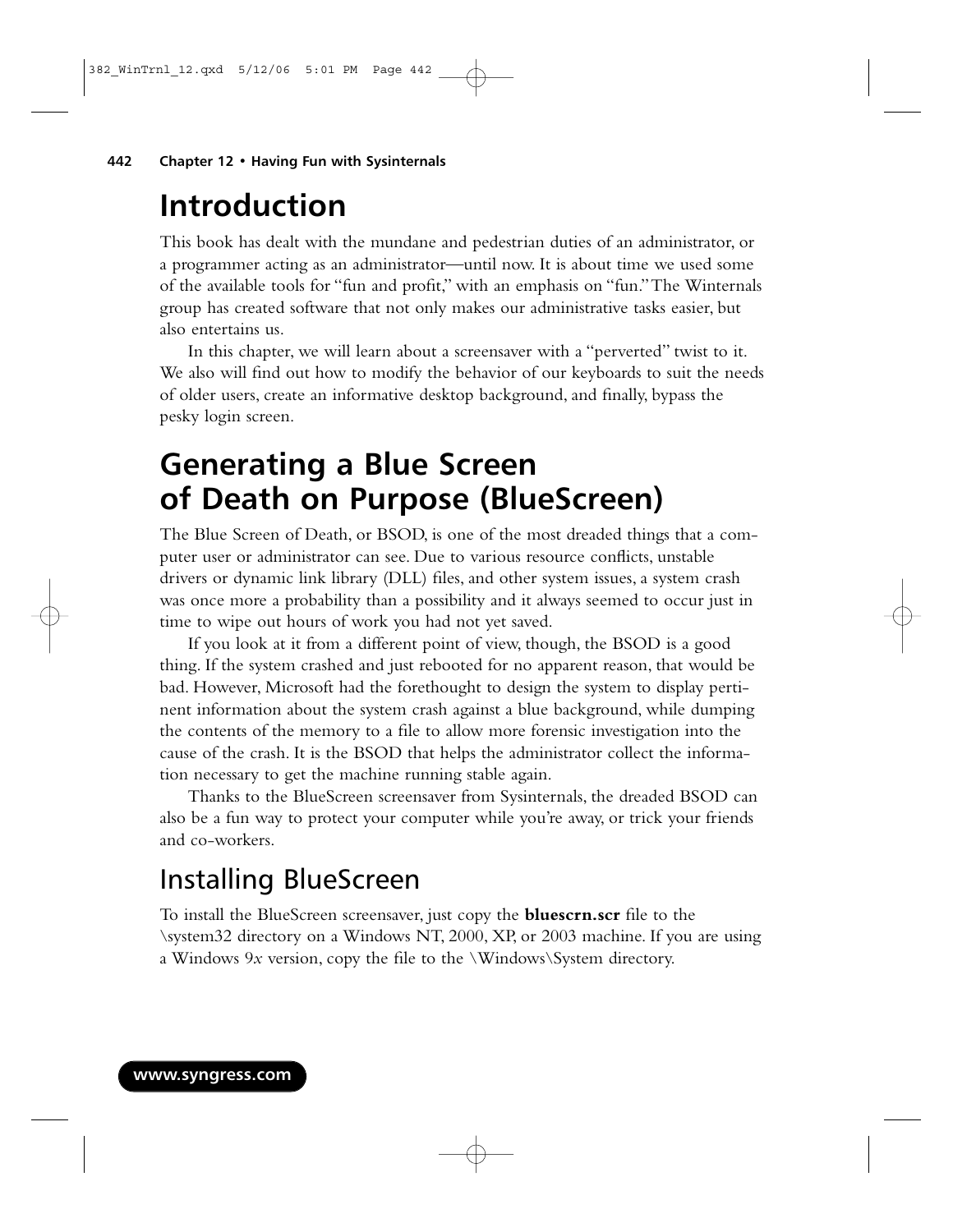#### Configuring & Implementing…

#### **Preparing Windows 9***x* **to Run BlueScreen**

Even though the Blue Screen of Death is no stranger to users of older versions of Windows, the Sysinternals BlueScreen screensaver relies on the ntoskrnl.exe file for some of its functionality.

In order to run the BlueScreen screensaver on a Windows 9*x* computer system, you need to copy the \winnt\system32\ntoskrnl.exe file from a Windows 2000 computer into the \Windows\System directory of your Windows 95, Windows 98, or Windows Me computer.

### Setting Up the BlueScreen Screensaver

To enable the BlueScreen screensaver once you have installed it, simply right-click on the **Windows desktop** and select **Properties** to bring up the **Display Properties** window. Click the **screensavers** tab and scroll through the drop-down list to find the screensaver called **Sysinternals BlueScreen**.

Like you can with any other screensaver, you can choose how many minutes the computer should be idle before the screensaver is launched, and whether a password should be required to gain access to the system once the screensaver is running.

If you click on the **Settings** button, you can open the BlueScreen configuration options, shown in Figure 12.1.There is really only one option to select. If you want the BlueScreen screensaver to fake disk activity for added realism, check the **Fake disk activity** box and click **OK**.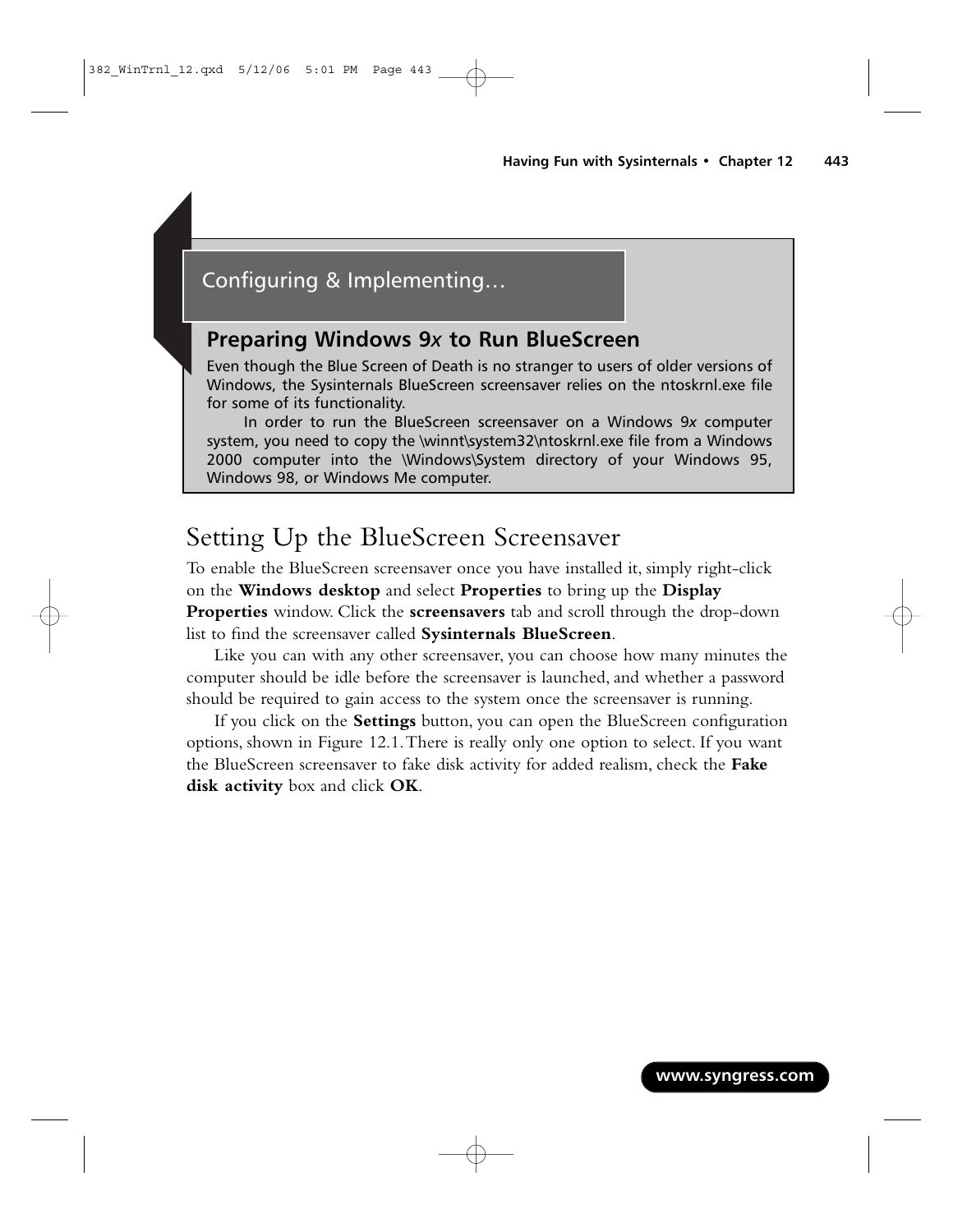**Figure 12.1** The BlueScreen Screensaver



### Let the Fun Begin

After you have installed and configured the screensaver, you can wait for the necessary amount of time to expire so that the screensaver will launch, or you can click on **Preview** from within the **screensaver** tab of the **Display Properties** window. The screensaver will initiate a realistic-looking BSOD crash, complete with a system reboot.

The screensaver will cycle between various blue-screen crashes and simulate a system reboot approximately every 15 seconds. What makes the BlueScreen screensaver more than just a screensaver is the accuracy and realism of the simulated BSOD. The screensaver includes information from the actual computer, including the NT build number, processor revision, currently loaded drivers and addresses, characteristics of the disk drive, and amount of memory on the computer.

The screensaver also includes more-realistic functionality, depending on the operating system on which you run it:

- On Windows NT 4.0 systems, BlueScreen will simulate chkdsk on reboot, complete with finding errors.
- Running BlueScreen on Windows 2000 or 9x computers will show a Windows 2000 startup splash screen with an active progress bar and progress control updates to simulate a realistic reboot.
- Windows XP and Windows Server 2003 systems will display the XP/Server 2003 startup splash screen with progress bar activity.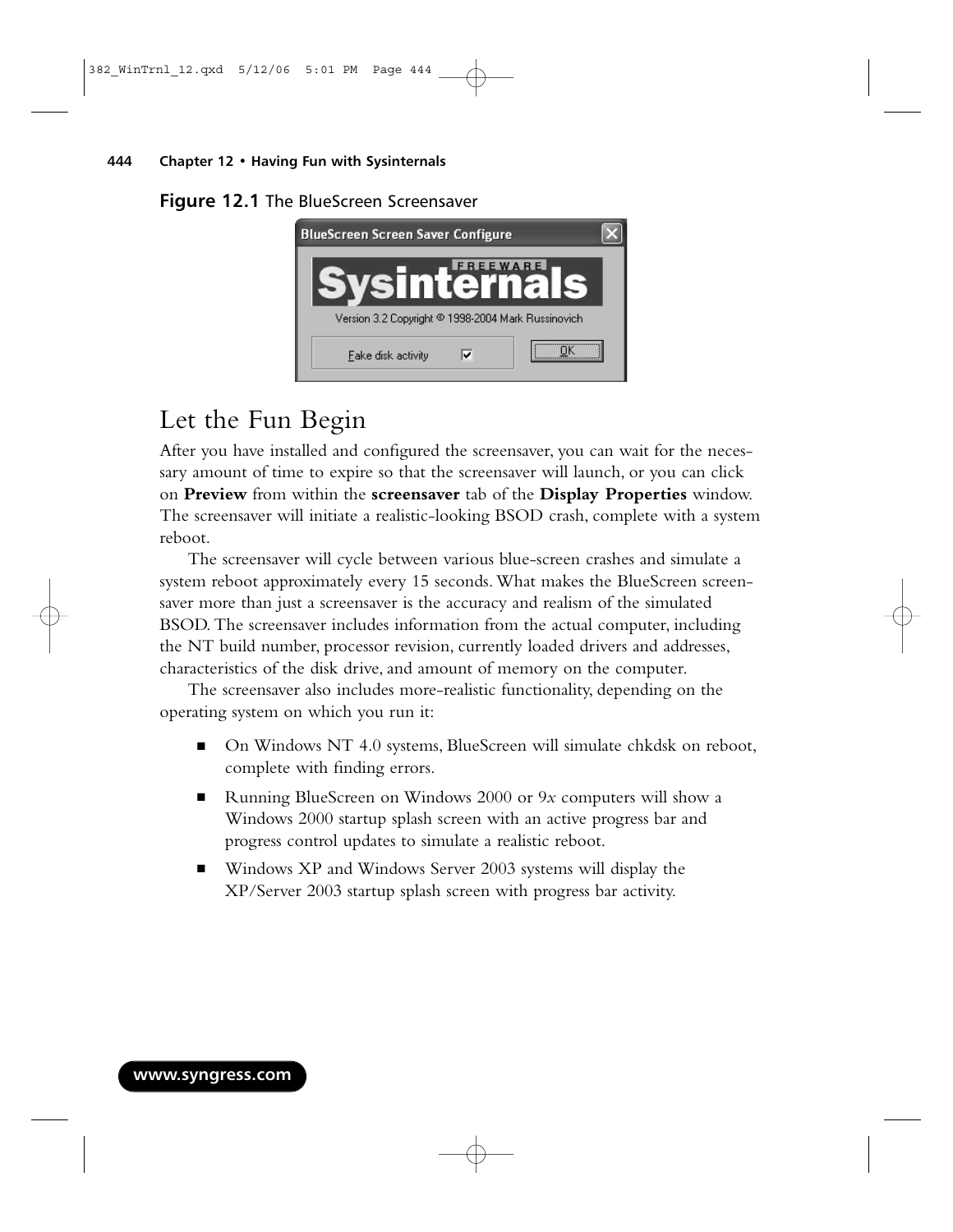## **Modifying the Behavior of the Keyboard (Ctrl2cap)**

Users who have transitioned from pure Unix machines to a Windows-based system will appreciate this utility.The Unix keyboard generally has a left Ctrl key above the Shift key on the left, where you typically find the Caps Lock key on a Windows keyboard.

The problem is that Unix developers use the left Ctrl key frequently and out of habit may constantly enable and disable the Caps Lock key on the Windows machine.This tool converts the Caps Lock key to a left Ctrl key again so that Unix users and developers can feel at home.

## Installing and Using Ctrl2cap

You can download the Ctrl2cap files from Sysinternals at www.sysinternals.com/Utilities/Ctrl2Cap.html.To install the utility, you have to extract the files to a directory on your hard drive. Once you have done that, open a command prompt window and navigate to the directory where you extracted the files.Type **ctrl2cap /install** and press **Enter**.A brief message will appear letting you know that the utility installed successfully, but that you must reboot in order for the changes to take effect (see Figure 12.2).

#### **Figure 12.2** The Command Prompt Window Showing Successful Installation of Ctrl2cap

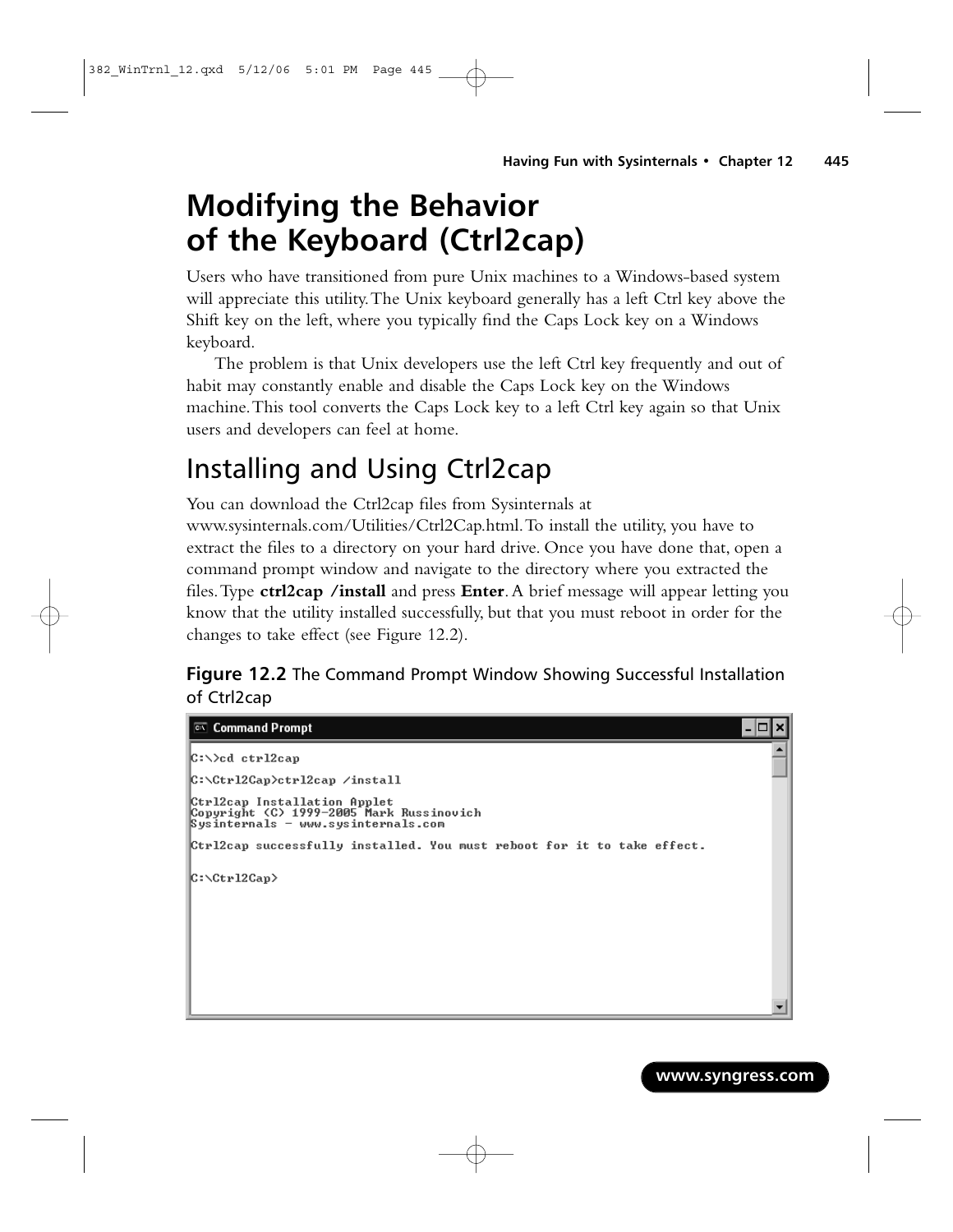After you reboot, any time you press the Caps Lock key the operating system will treat the key as a Ctrl key.You can then use it in conjunction with other keys to perform Ctrl functions, such as Ctrl+B to enable or disable bold type or Ctrl+V to paste the contents of the clipboard.

### Uninstalling Ctrl2cap

If you want to remove the Ctrl2cap utility so that you can use the Caps Lock key to lock the keyboard into using uppercase letters, you have to uninstall Ctrl2cap. Open a command prompt window and navigate to the directory where you have extracted the Ctrl2cap files.Type the following line of code and press the Enter key to remove Ctrl2cap:

ctrl2cap /uninstall

You must reboot once again in order for the uninstallation to complete and to return the keyboard to normal operation.

### How It Works

Ctrl2cap intercepts keyboard requests and determines whether they are calling the Caps Lock function. If so, it redirects the call to the Ctrl function. On Windows 2000 and later systems, the function of the utility is a little more complex. Ctrl2cap installs as a Windows Driver Model (WDM) filter driver that is added to the keyboard class device stack above the keyboard class device.

According to the Sysinternals Web site, this approach has a couple of benefits:

- The Ctrl2cap utility's *IRP\_MJ\_READ* interception and manipulation code is shared between the NT 4.0 and Windows 2000 versions.
- There is no need to supply an INF file or go through the Device Manager to install the Ctrl2cap utility. Ctrl2cap simply modifies the necessary Registry entry.

#### **NOTE**

Because of the way Ctrl2cap interacts with Windows 2000 systems, bypassing the need for an INF file or installation through the Device Manager, you will not receive any warnings that the Ctrl2cap driver has not been digitally signed by Microsoft.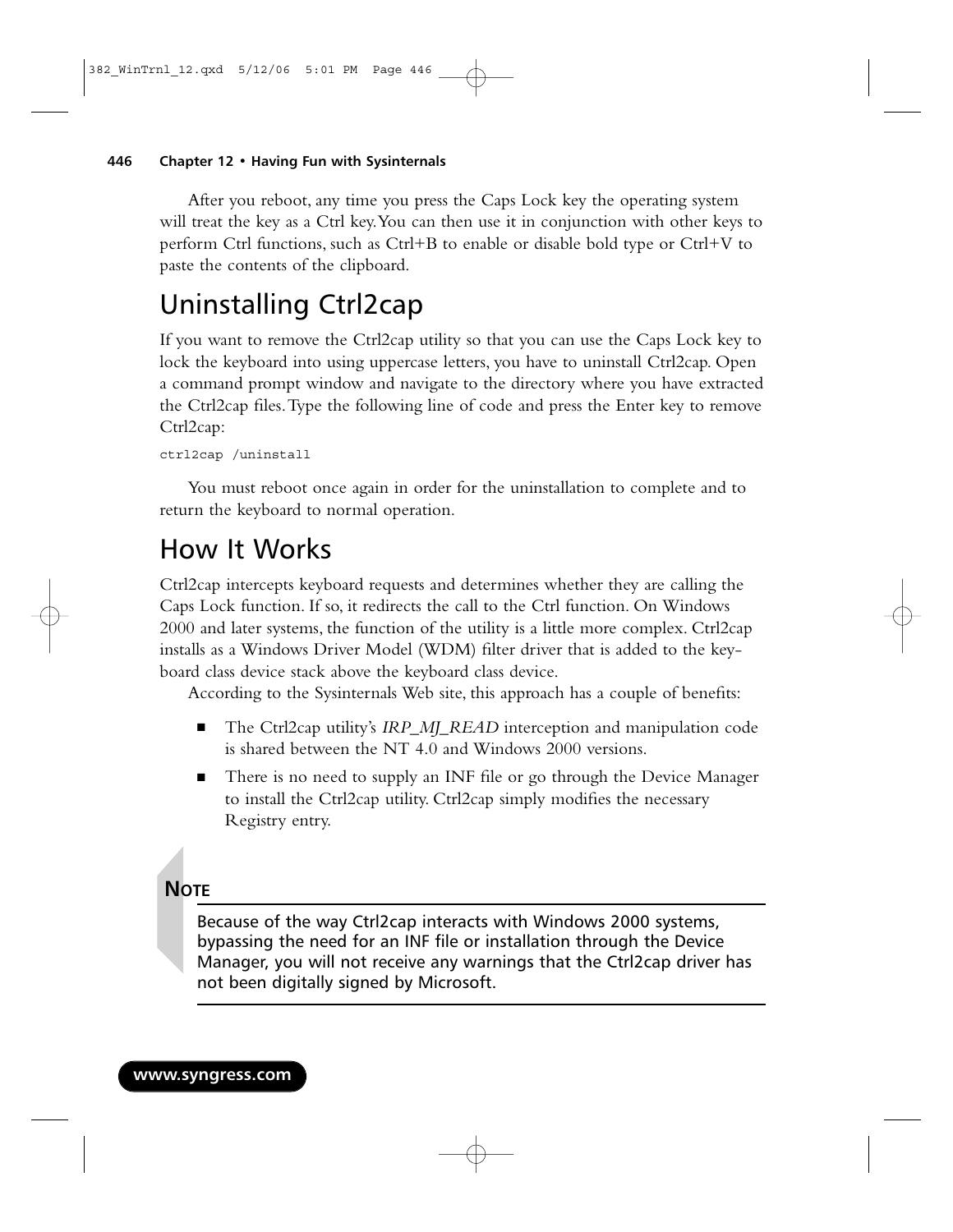## **Creating Useful Desktop Backgrounds (BgInfo)**

The BgInfo utility from Sysinternals allows you to display useful and relevant information about the computer, right on the desktop.This feature can be very helpful in a corporate network setting to help field technicians quickly identify the attributes of the system they are working on, or for users to have access to this information when placing calls to the help desk.

To run the BgInfo utility, you simply extract the BgInfo.exe file to your computer and copy the file into the Startup folder. Each time the computer boots, the BgInfo program will gather information about the system and display it on the computer's desktop screen. BgInfo does a point-in-time snapshot at the time the system starts, instead of actively displaying live data.This allows BgInfo to display accurate and current information without using up precious system resources while the computer is running.

## Customizing Displayed Data

When you launch the BgInfo.exe file the BgInfo Default Configuration screen displays. From this screen (see Figure 12.3), you can customize virtually every aspect of what information BgInfo will display and the look-and-feel of how the data will be displayed on the desktop.

#### **Figure 12.3** The BgInfo Default Configuration Screen

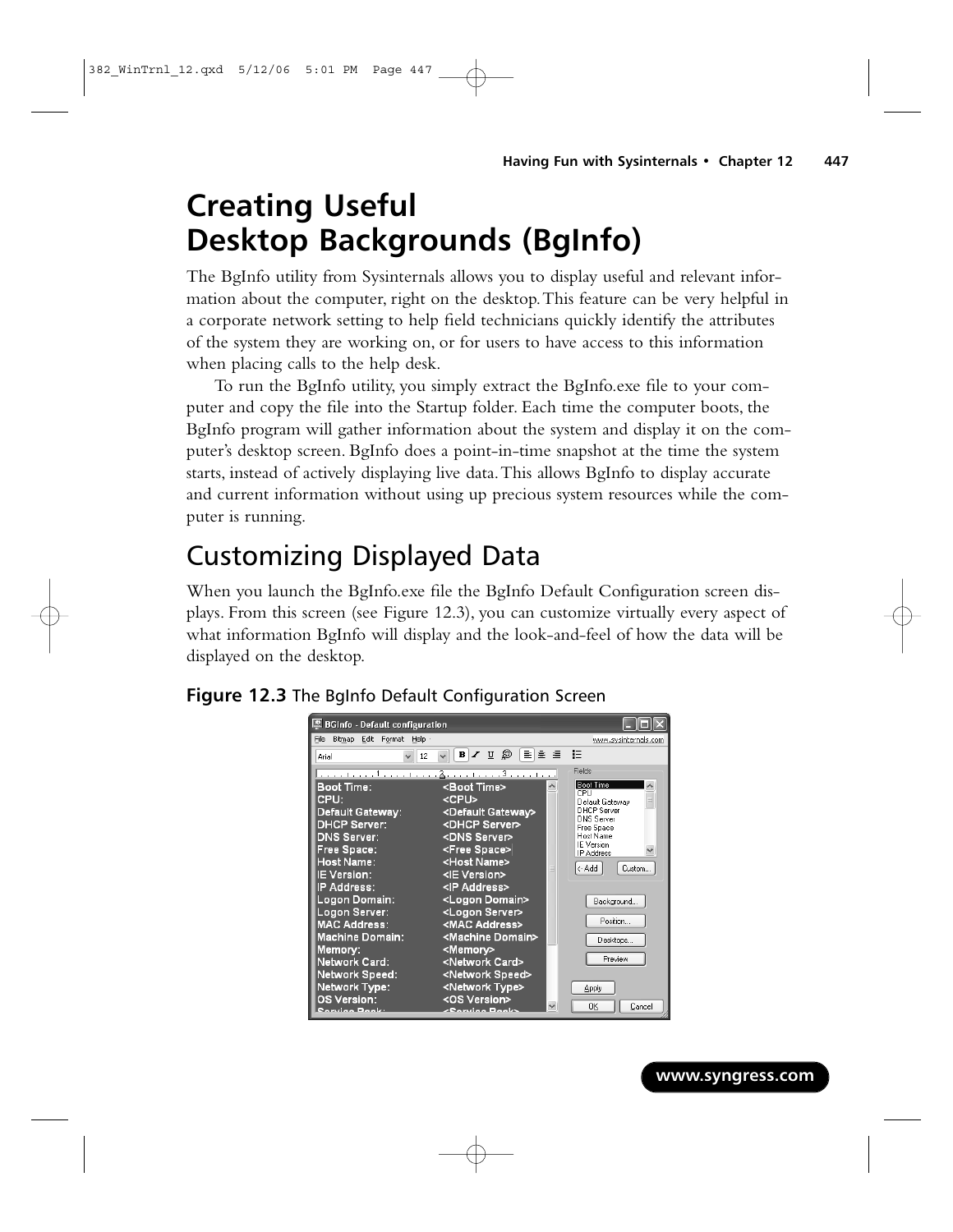You can delete fields from the view in the left pane, or add fields from the pane on the right. If the information you want to display is not defined, BgInfo allows you to define custom fields, as shown in Figure 12.4. With a custom field, you can display just about any piece of system information that is pertinent to you and that you want to have displayed on your Windows desktop for quick reference.

#### **Figure 12.4** Creating a Custom Field

| <b>Define New Field</b>  |                      |                                           |        |  |  |
|--------------------------|----------------------|-------------------------------------------|--------|--|--|
| Identifier:              | Custom Field         |                                           |        |  |  |
| Replace identifier with: |                      |                                           |        |  |  |
|                          | Environment variable | $\bigcirc$ Version information for a file |        |  |  |
|                          | ◯ Registry value     | ◯ Time stamp of a file                    |        |  |  |
|                          | ◯ VB Script file     | Contents of a file                        |        |  |  |
|                          | WMI Query            |                                           |        |  |  |
| Path:                    |                      |                                           | Browse |  |  |
|                          |                      |                                           |        |  |  |
|                          |                      | ОK                                        | Cancel |  |  |

The BgInfo Default Configuration screen contains four buttons on the righthand side to help you customize the BgInfo output.The first three buttons, Background, Position, and Desktops, allow you to modify BgInfo's various configuration settings.The fourth button, Preview, shows you how the BgInfo output will look with the chosen configuration.Table 12.1 provides more information about the three configuration buttons.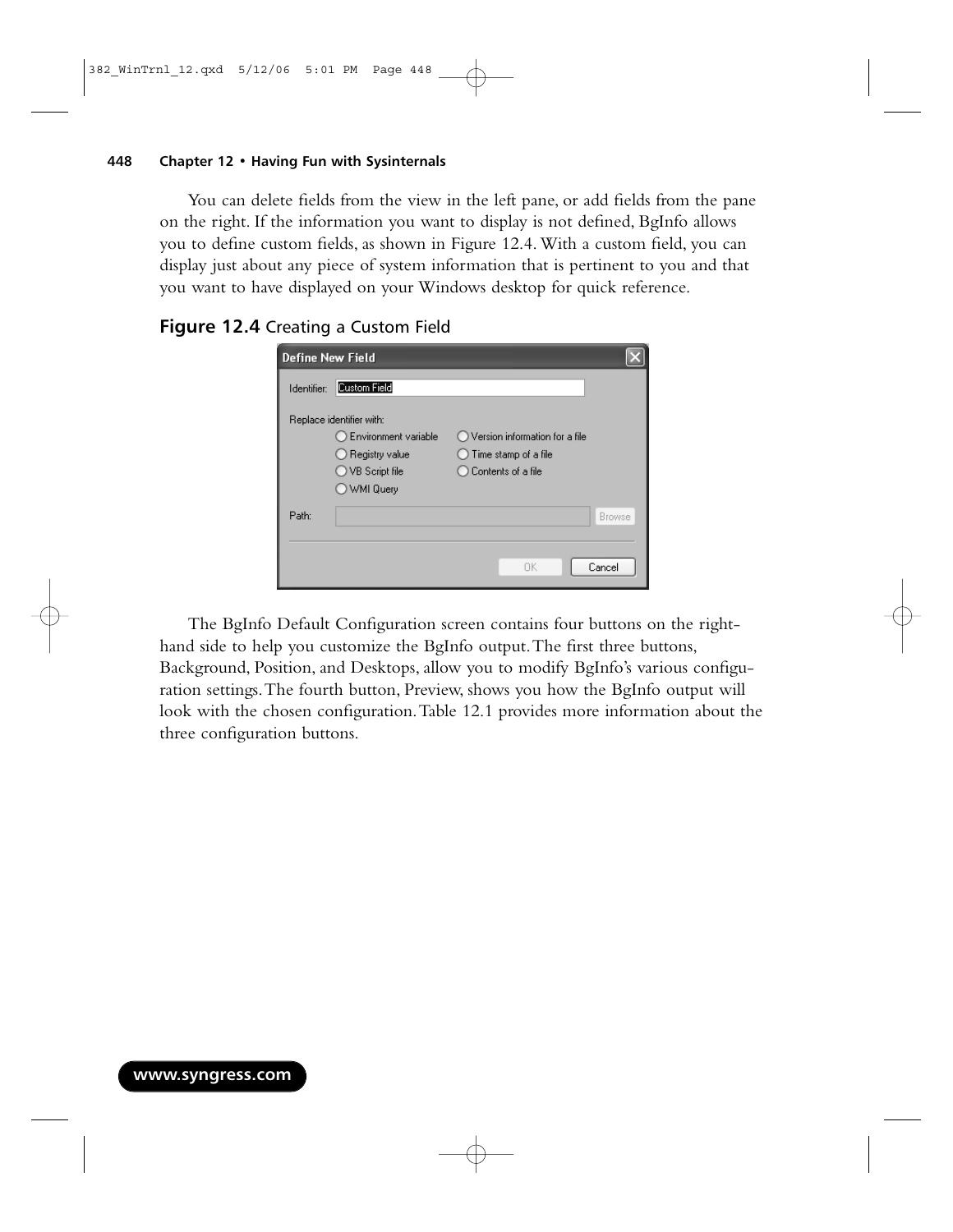| Option          | <b>Function</b>                                                                                                                                                                                                                              |  |
|-----------------|----------------------------------------------------------------------------------------------------------------------------------------------------------------------------------------------------------------------------------------------|--|
| Background      | Allows you to choose the color and/or wallpaper to use<br>as the background for the BgInfo display. You can also<br>select Copy existing settings to use the default wall-<br>paper of the currently logged-in user.                         |  |
| Position        | Lets you specify where on the screen the Bglnfo data<br>should display. It also has options to address issues<br>with overlapping the taskbar, and to address how to<br>handle multiple monitor display configurations.                      |  |
| <b>Desktops</b> | Lets you select which desktops should display the<br>BgInfo data. By default, only the User Desktop wall-<br>paper is affected, but you can also specify that users<br>who log in via Terminal Services will also see the BgInfo<br>display. |  |

**Table 12.1** Customization Options Using BgInfo Configuration Buttons

### Configuring BgInfo Using the Menu Options

At the top of the BgInfo Default Configuration display are a series of menu options: File, Bitmap, Edit, Format, and Help.These options allow you to further configure and modify the way BgInfo works, and save the configuration file for future use.

#### **TIP**

By default, BgInfo will open to the BgInfo Default Configuration display each time you run it, and it will display a 10-second countdown timer before shutting down and displaying the BgInfo desktop. To bypass the default configuration, you must specify a configuration file when you launch BgInfo.

For example, instead of placing just **bginfo** into the computer's Startup folder, you would enter **bginfo MyConfig.bgi**.

Refer to Table 12.2 for complete information about the options available via the menu, and for information on how to use the options to configure BgInfo.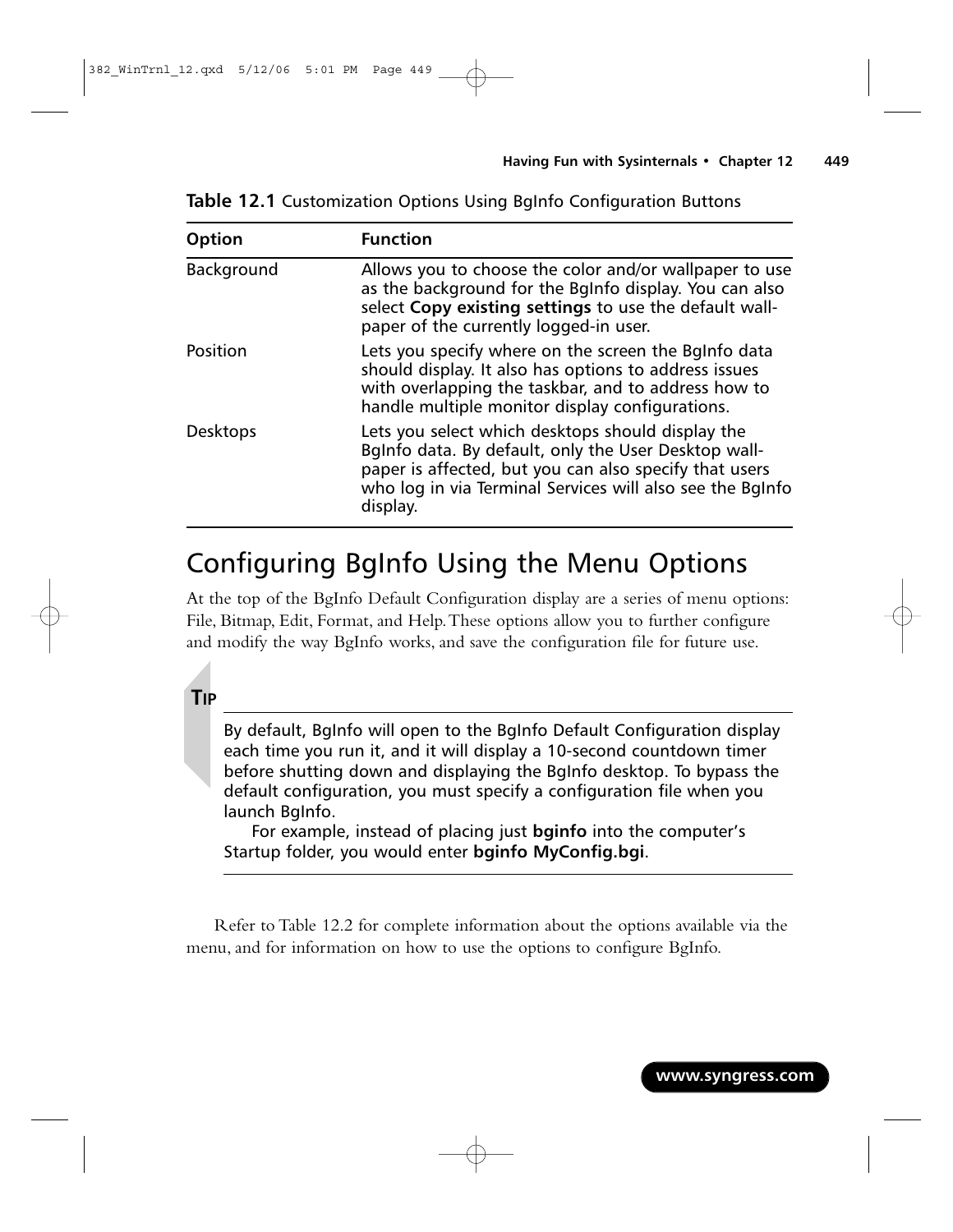| <b>Option</b>                 | <b>Function</b>                                                                                                  |
|-------------------------------|------------------------------------------------------------------------------------------------------------------|
| File   Open                   | Lets you open a BgInfo configuration file<br>(BGI).                                                              |
| File   Save As                | Saves the current BgInfo custom configuration<br>to a BGI file.                                                  |
| File   Reset Default Settings | Resets all configuration options to the original<br>default settings.                                            |
| File   Database               | Allows you to specify an XLS, MDB, or TXT file<br>to capture and store the information to which<br>it generates. |
| Bitmap   256 Colors           | Limits the wallpaper bitmap image to 256<br>colors.                                                              |
| Bitmap   High Color           | Creates a 16-bit color wallpaper image.                                                                          |
| Bitmap   True Color           | Creates a 24-bit color wallpaper image.                                                                          |
| Bitmap   Match Display        | Creates the Bglnfo wallpaper using the color<br>depth currently in use on the system.                            |
| Bitmap   Location             | Specifies the location where BgInfo should<br>save the resulting bitmap image.                                   |
| Edit   Insert Image           | Allows you to insert a bitmap image into the<br>BgInfo output.                                                   |

**Table 12.2** BgInfo Menu Bar Configuration Options

#### **WARNING**

To use the **File | Database** settings you must make sure that all systems that will access the file being used to store the data are using the same version of Microsoft Data Access Components (MDAC), and that JET database support is installed. Sysinternals recommends that you use at least MDAC 2.5 and JET 4.0. Also, note that if you choose XLS as the output type, you must create the XLS file in advance.

The Format button contains standard options for formatting the output of the BgInfo data.You can specify the font, size, and style of the output text, as well as the text color and alignment.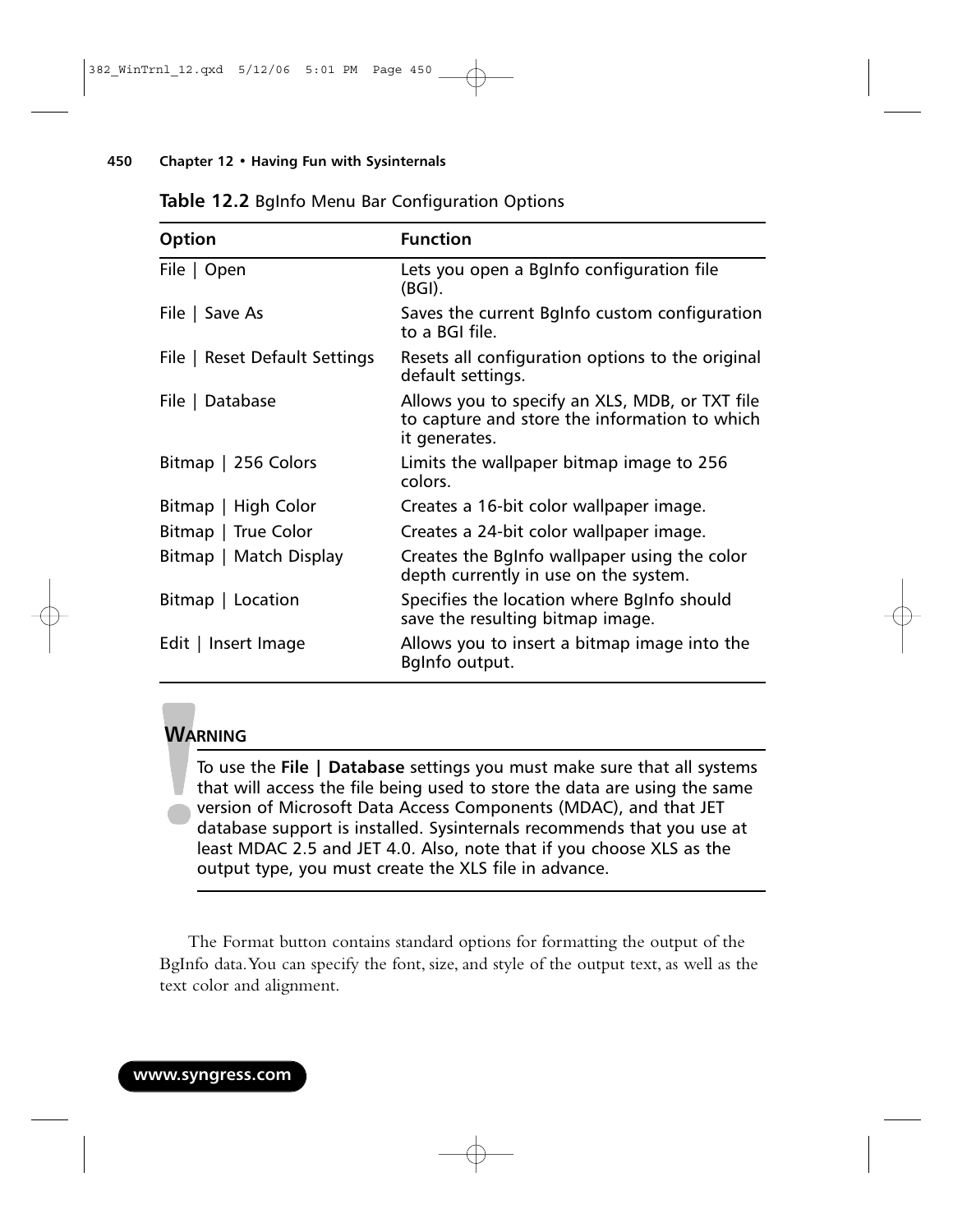#### Designing & Planning…

#### **Using BgInfo without Changing the Desktop**

You can use BgInfo to display a wide variety of very useful information on the computer desktop. You can capture and display as part of your wallpaper such information as the CPU, host name, default gateway, amount of memory, operating system version, and service pack levels.

You also can capture this information to monitor machines over time, or to maintain a history of various aspects of the computer system. Using the **File | Database** settings, you can specify an output file to store the information BgInfo collects.

You can also use BgInfo for its information-gathering capabilities, without altering the wallpaper or displaying the data on the desktop. Simply customize BgInfo to collect the information you want to monitor, and choose an output file under **File | Desktops**. Then click on the **Desktops** button and deselect all of the desktops so that the BgInfo data will not display as a part of the wallpaper.

### Running BgInfo from the Command Line

As great as BgInfo is for capturing and displaying data on the local computer, it provides even more value for network administrators and support technicians. BgInfo includes a number of command-line parameters that you can use to script the execution of BgInfo and customize its functionality and output to suit your needs.Table 12.3 explains the command-line options that you can use with BgInfo.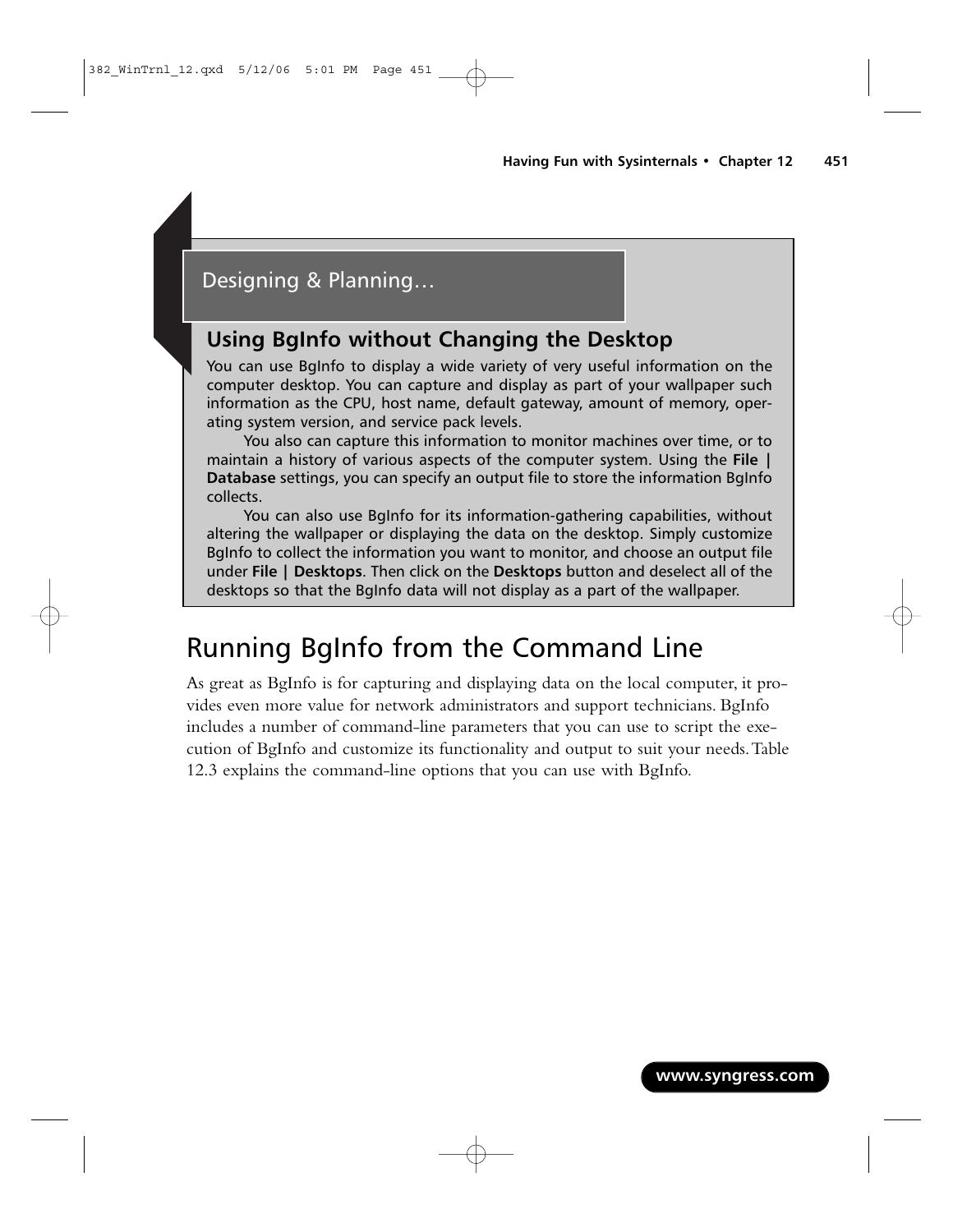| <b>Option</b> | <b>Function</b><br>Specifies the location of a BGI (BgInfo configuration file) to<br>use when BgInfo executes.                                                                                                                                                     |  |
|---------------|--------------------------------------------------------------------------------------------------------------------------------------------------------------------------------------------------------------------------------------------------------------------|--|
| $<$ path $>$  |                                                                                                                                                                                                                                                                    |  |
| /timer        | Sets the countdown timer for displaying the BgInfo Default<br>Configuration screen prior to modifying the desktop.<br>Specifying a time of 0 seconds will automatically update<br>the display; specifying a time of 300 seconds or more will<br>disable the timer. |  |
| /popup        | Outputs BgInfo to a pop-up window, instead of directly to<br>the desktop wallpaper. BgInfo will not save any information<br>to a database when using the pop-up option.                                                                                            |  |
| /taskbar      | Executes BgInfo as a button minimized to the taskbar.<br>Clicking the button will display the BgInfo data in a pop-up<br>window. No information is saved to a database when using<br>the taskbar option.                                                           |  |
| /all          | Directs BgInfo to change the desktop wallpaper for all<br>users currently logged on to the system.                                                                                                                                                                 |  |
| $\log$        | Causes BgInfo to write error information to the specified<br>log file, instead of displaying a system warning.                                                                                                                                                     |  |
| /rtf          | Writes the BgInfo output text to an RTF file, retaining the<br>formatting and colors of the actual BgInfo display.                                                                                                                                                 |  |

**Table 12.3** Command-Line Options for Customizing the Launch of BgInfo

## **Bypassing the Login Screen (Autologon)**

Network and security administrators should probably stop reading right here. From a management or administrator perspective, the Windows login screen provides a valuable and necessary function, ensuring that only those with the proper username and password credentials are able to gain access to the computer or the network resources to which it is attached. So, they probably don't want you to know how to skip right past that trivial annoyance.

The reality is that Windows actually enables users to bypass the login screen. However, doing so requires more knowledge of the Windows operating system and the inner workings of the Registry than most users possess. So, Sysinternals created a tool, called Autologon, which makes the Registry changes for you and allows you to prepopulate the username, domain, and password information to zip right past the login screen and straight to the Windows desktop.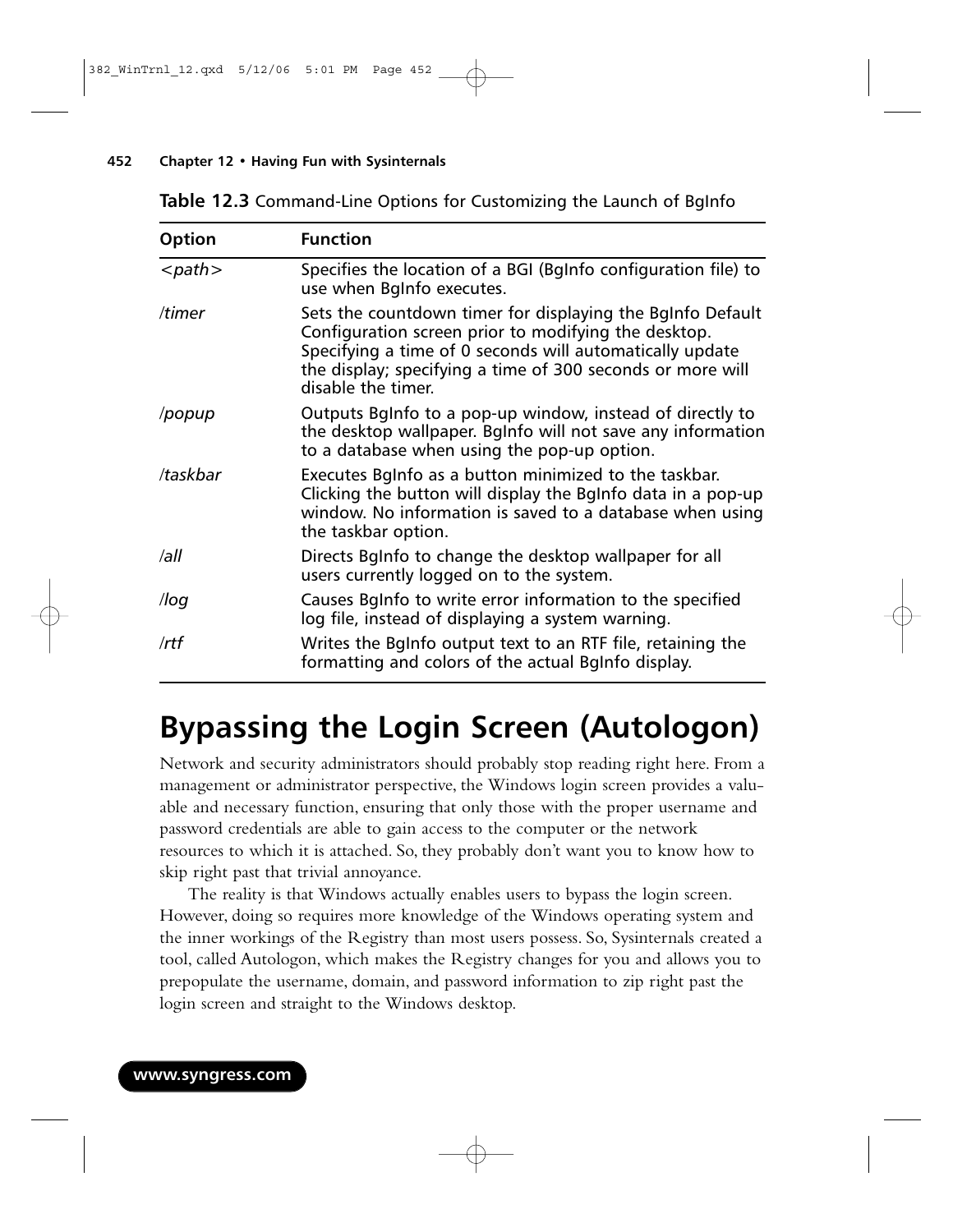### Setting Up Autologon

After you download the Autologon tool from Sysinternals (www.sysinternals.com/ Utilities/Autologon.html) and extract the files to a directory on your hard drive, you can double-click the **autologon.exe** file from within a Windows Explorer display or enter it at a command-line prompt to bring up the **Autologon** configuration screen (see Figure 12.5). Running the Autologon utility allows you to enter the necessary credentials and enable or disable the Autologon tool.

#### **Figure 12.5** The Autologon Configuration Screen

|           | Autologon - Sysinternals |         |
|-----------|--------------------------|---------|
| Username: | Tony                     | Enable  |
| Domain:   | <b>WINTERNALS</b>        | Disable |
| Password: | 11111111                 |         |
|           |                          |         |
|           |                          | About   |

### Enabling and Disabling Autologon

As convenient as it may be to use Autologon, there may be times that you need to log in to the computer using different credentials. Regardless of the reason you want to turn Autologon off or on, there are a couple methods for both enabling or disabling the utility.

To enable Autologon and automatically bypass the user login screen, simply start the Autologon tool and enter the appropriate information.You will need to supply a valid username, domain, and password for Autologon to work. Once you enter the information, click **Enable**.

You can also skip the Autologon configuration screen by entering the username, domain, and password information at the command line when you launch Autologon.You simply enter the information in the following order from a command line:

```
autologon user domain password
```
If you want to skip the Autologon for a particular login, but you don't want to turn off the Autologon tool for future logins, you can hold down the **Shift** key while the system is booting to bypass the Autologon sequence.To disable Autologon indefinitely, launch the utility and click on the **Disable** button.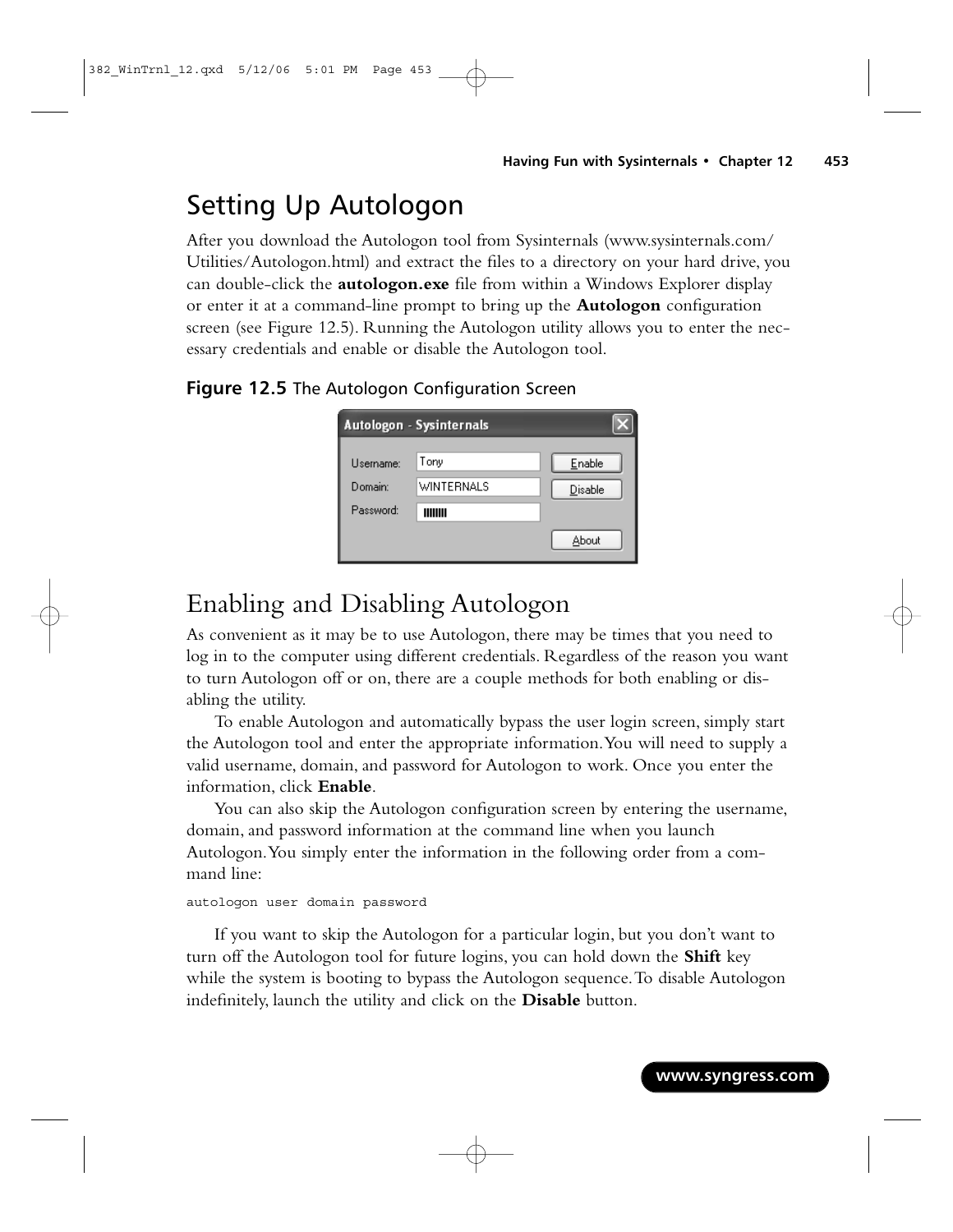### **Summary**

In this chapter, you learned that you don't have to be all work and no play, and that sometimes you can work and still have fun.

To start with, we talked about using the BlueScreen screensaver tool to embrace the dreaded Blue Screen of Death as a source of both humor and security. Selecting the BlueScreen screensaver produces a realistic-looking BSOD system crash and reboot sequence, while allowing you to password protect your system when you walk away from it.

You then learned about using the Ctrl2cap utility to alter the way the computer interprets the Caps Lock key from the keyboard.This tool mainly benefits classic Unix developers who are used to having a Ctrl key right where the Caps Lock key is located on Windows keyboards. Using Ctrl2cap reduces frustration and increases productivity for users who are in the habit of using that key location for Ctrl functions.

Next we played with a tool that lets you display important information about the computer system, or create custom fields to display virtually any system information you choose, right on the desktop wallpaper.You learned how to customize and configure the BgInfo tool as well as how to use command-line parameters to create scripts that you can use to automate the execution of BgInfo for users throughout a network, and you learned how to use BgInfo to capture and store system information without altering the desktop wallpaper.

The last tool we looked at in this chapter was the Autologon tool.You learned that you could use this handy utility to enter user credentials automatically and bypass the Windows login screen.

## **Solutions Fast Track**

### Generating a Blue Screen of Death on Purpose (BlueScreen)

- $\boxtimes$  BlueScreen is a screensaver from Sysinternals that accurately mimics a BSOD system crash and reboot.
- To run BlueScreen on a Windows 9*x* machine, you have to copy the ntoskrnl.exe file from a Windows 2000 computer.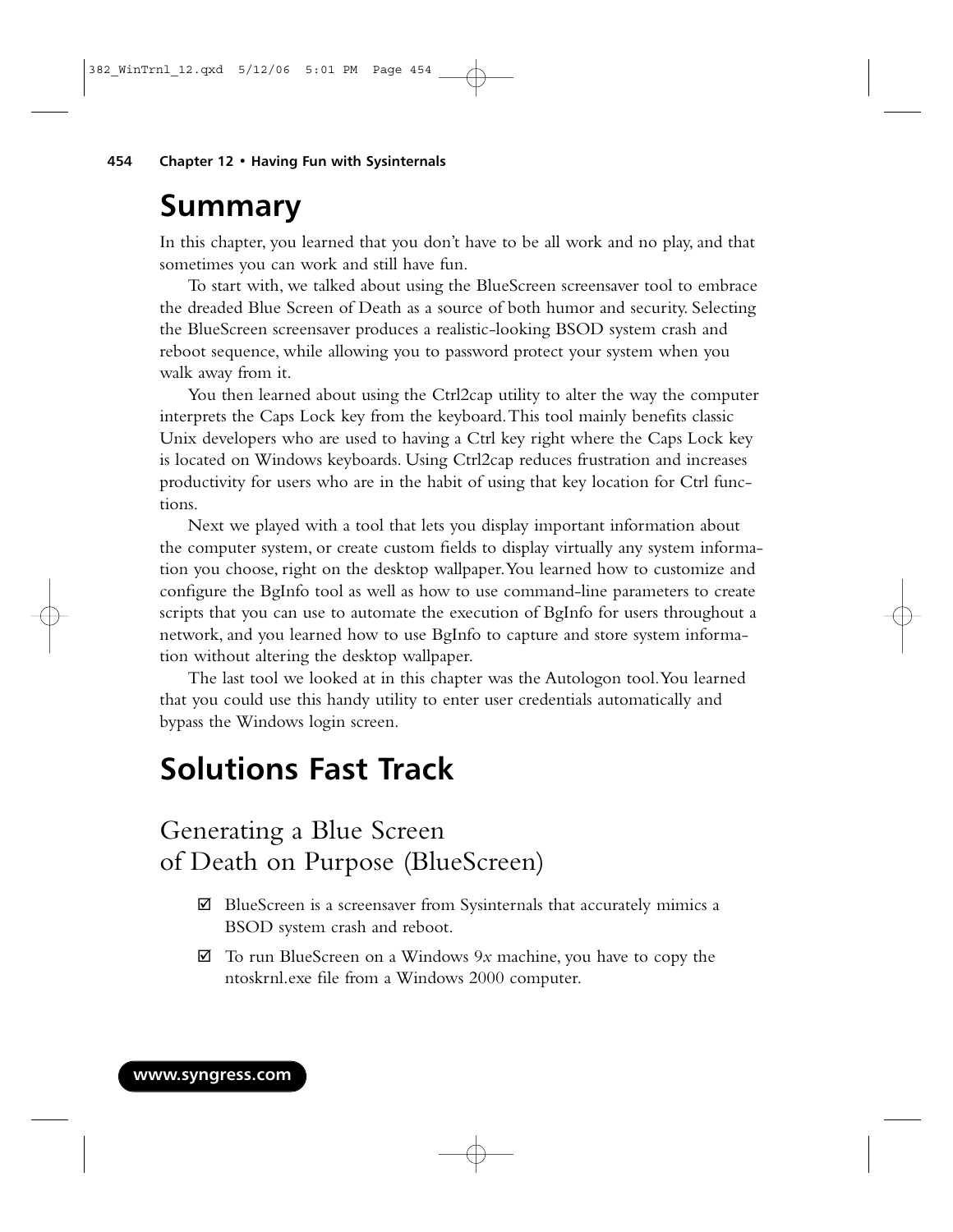BlueScreen will display different information depending on the operating system version it is running on, to make it realistic for that specific operating system.

### Modifying the Behavior of the Keyboard (Ctrl2cap)

- $\boxtimes$  The Ctrl2cap utility from Sysinternals allows you to modify the keyboard to treat the Caps Lock key as though it is a left Ctrl key.
- $\boxtimes$  When you install and uninstall Ctrl2cap you must reboot the system reboot for the changes to take effect.
- $\boxtimes$  The Ctrl2cap utility is written in a way that bypasses the need for installation through the Device Manager, but also will not warn you that the driver is not digitally signed by Microsoft.

### Creating Useful Desktop Backgrounds (BgInfo)

- $\boxtimes$  BgInfo is a useful tool that allows you to display a variety of information about the system on the desktop wallpaper.
- $\boxtimes$  The BgInfo data is completely customizable. You can choose what information to display, where to display it, and what fonts, colors, and background wallpaper to use.
- ⊠ You can run BgInfo using command-line parameters, allowing you to script BgInfo execution across all user desktops.
- $\boxtimes$  You can output BgInfo data to a file for storage and future reference.
- $\boxtimes$  You can use command-line options to automate the execution of BgInfo on user desktops using a login script.

#### Bypassing the Login Screen (Autologon)

- $\boxtimes$  Windows contains the capability to bypass the user login screen, but it is buried deep in the Registry.
- $\boxtimes$  You can use the Autologon tool from Sysinternals to easily modify the Registry so that you can bypass the user login screen.
- $\boxtimes$  You can skip autologon for the current login instance by holding down the **Shift** key before the autologon sequence.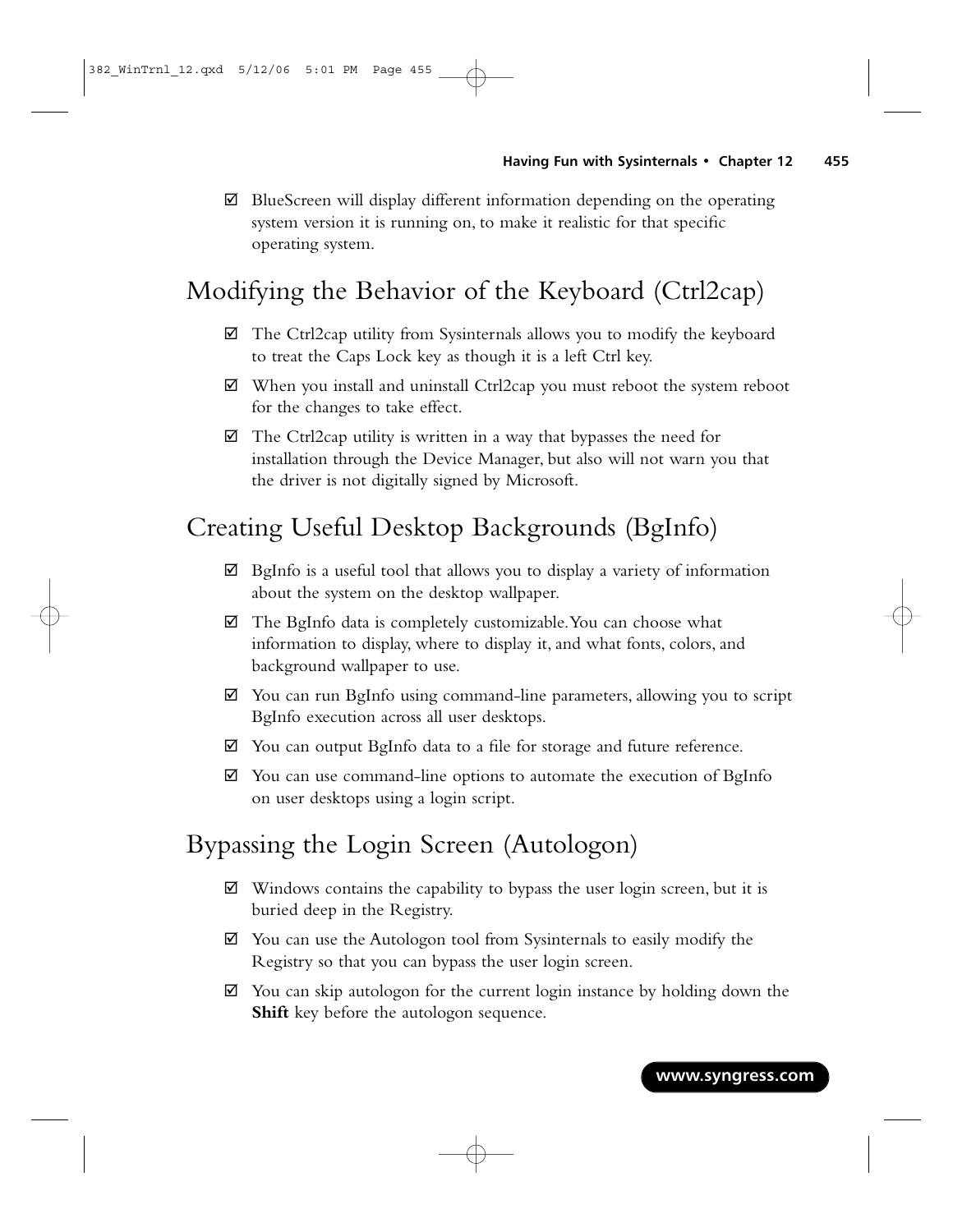⊠ You also can run Autologon from the command line by supplying the necessary information as command-line options.

## **Frequently Asked Questions**

The following Frequently Asked Questions, answered by the authors of this book, are designed to both measure your understanding of the concepts presented in this chapter and to assist you with real-life implementation of these concepts. To have your questions about this chapter answered by the author, browse to **www.syngress.com/solutions** and click on the **"Ask the Author"** form.

- **Q:** How can I trick my friends into thinking that my system is crashing?
- **A:** The BlueScreen screensaver from Sysinternals simulates a very realistic Blue Screen of Death system crash, complete with accurate information from the computer on which it is running, and automatic system reboots. Mouse movements will not wake up the screensaver, but clicking any key on the keyboard will stop the screensaver and return it to regular operation.
- **Q:** Can I use BlueScreen with my Windows 98 computer?
- **A:** The BlueScreen screensaver works with Windows 9*x* operating systems, but it requires access to ntoskkrnl.exe in order to run.You have to copy the ntoskrnl.exe file from a Windows 2000 machine into your \Windows\System directory in order for BlueScreen to work on a Windows 9*x* computer.
- **Q:** How can I get my Caps Lock key to work like normal again after installing Ctrl2cap?
- **A:** To remove Ctrl2cap, you just need to open a command prompt window to the directory where the Ctrl2cap files are located, type **ctrl2cap /uninstall**, and then reboot the system.
- **Q:** Can I view information other than the fields to which BgInfo defaults?
- **A:** BgInfo comes with predefined fields that will fit most users' needs. However, BgInfo also allows you to create custom fields to display virtually any piece of information you choose on the BgInfo desktop.